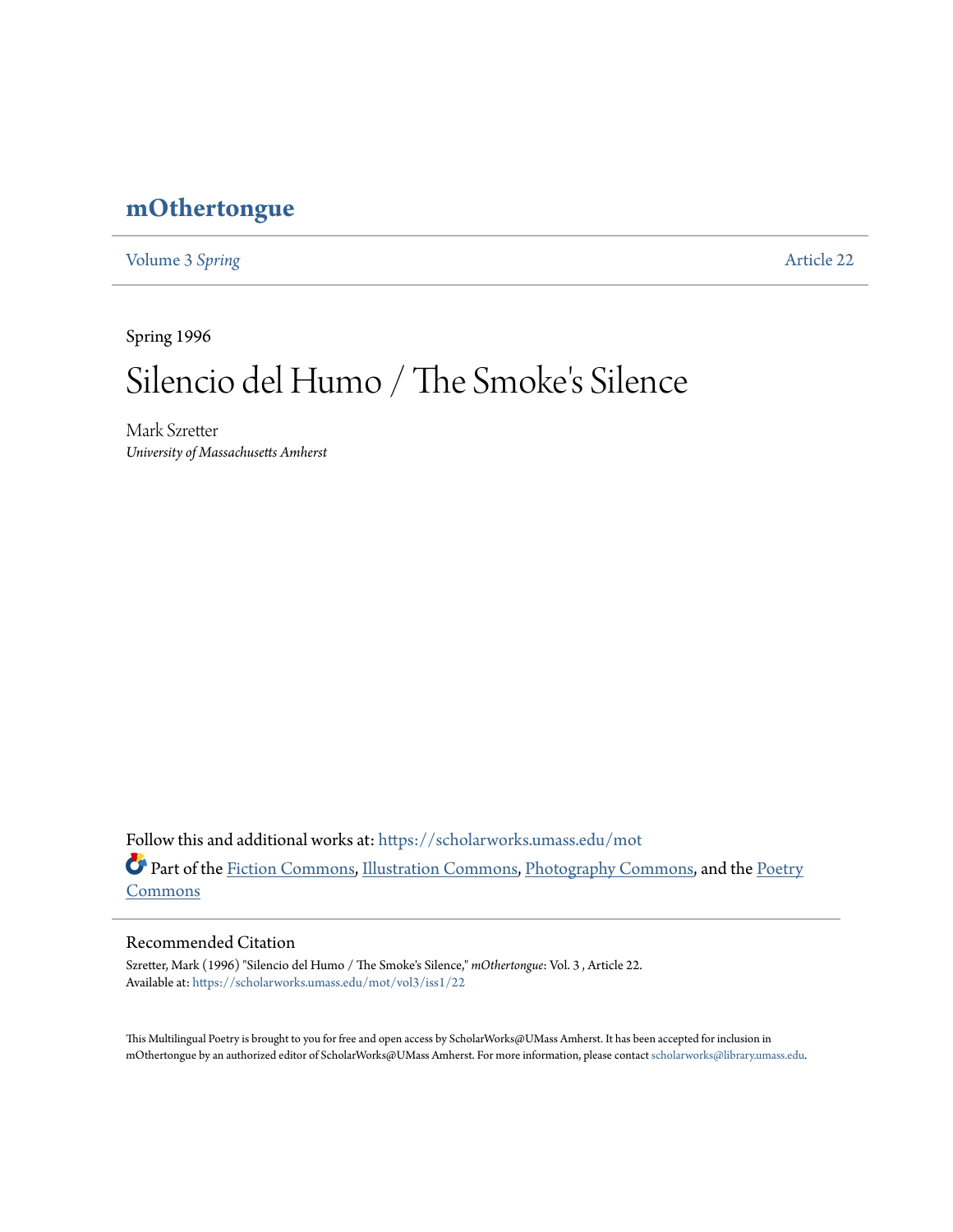## The Smoke's Silence

Here <sup>I</sup> sit alone with my (cigarette), to stay here a moment in the silence of the smoke.

<sup>I</sup> feel the sadness of having hands tied behind (my back) and yet <sup>I</sup> continue to smoke.

> The fire comes from within and exits to the outside looking for freedom...

...but my heart still burns my heart still burns.